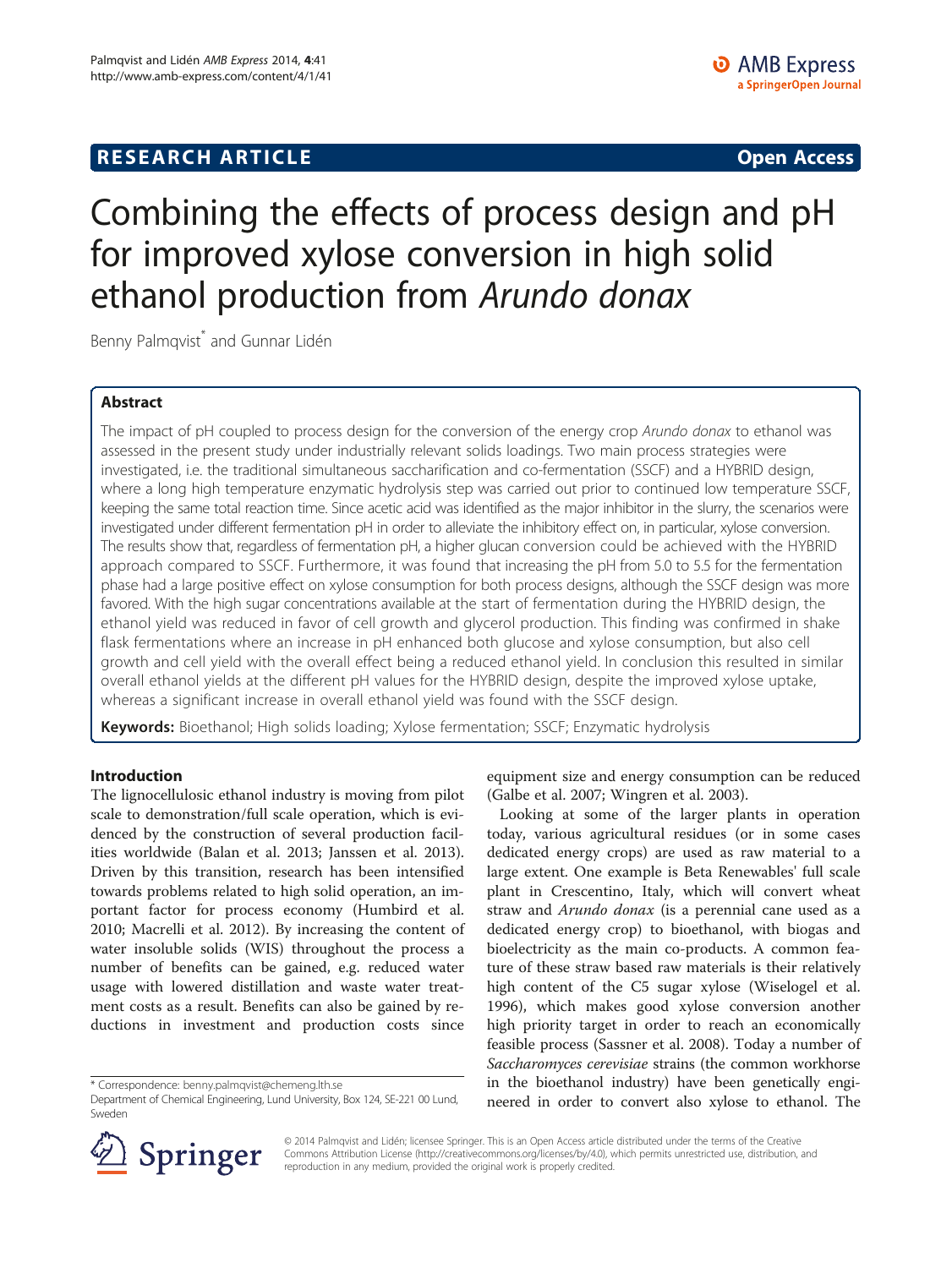main genetic modifications made are the insertion of either a bacterial xylose isomerase, or a fungal xylose reductase and xylitol dehydrogenase, together with over-expression of several genes in the pentose phosphate pathway (PPP) in order to convert xylose to xylulose and further on to ethanol through the PPP (Almeida et al. [2011;](#page-7-0) Van Vleet and Jeffries [2009](#page-8-0); Hahn-Hägerdal et al. [2007](#page-8-0)). Although impressive achievements have been accomplished with genetic and evolutionary engineering, glucose is still the preferred substrate over xylose. It has, however, previously been shown that xylose conversion can be increased with clever process design (Olofsson et al. [2010a;](#page-8-0) Olofsson et al. [2008;](#page-8-0) Olofsson et al. [2010b\)](#page-8-0).

As previously mentioned, working at high WIS content potentially improves process economy. However, high solid operation has also been shown to generally decrease the yields of both enzymatic hydrolysis and simultaneous saccharification and fermentation (SSF) (Kristensen et al. [2009b](#page-8-0)). Two of the main issues when increasing the WIS loading are the dramatically increased viscosities as a result of the fibrous nature of the biomass (Knutsen and Liberatore [2009](#page-8-0); Roche et al. [2009](#page-8-0); Viamajala et al. [2009](#page-8-0); Wiman et al. [2011](#page-8-0)) and the increased concentrations of biomass degradation products, e.g. hydroxymethylfurfural (HMF), furfural and acetic acid, which potentially inhibit the fermenting microorganism (Almeida et al. [2011\)](#page-7-0). The formation of inhibitory degradations products, for example HMF and furfural, can be avoided by designing a mild pretreatment step. Acetic acid, in contrast, is inherent in the biomass material itself where acetyl groups are present on the xylan backbone. During pretreatment (and possibly enzymatic hydrolysis) the acetyl groups are released from the hemicellulose, hence forming acetic acid, which may inhibit the fermentation. It has been shown that the inhibitory effects can be decreased by operating at a higher pH-value, since it is the undissociated form of the acid that causes inhibition. The pKa value of acetic acid is 4.76, so large effects can be anticipated around a pH-value of 5. The positive effect has been shown to be particularly strong for xylose fermentation (Bellissimi et al. [2009;](#page-7-0) Casey et al. [2010\)](#page-8-0).

The increased viscosities of the high solid slurries can create mixing problems in the reactors (Viamajala et al. [2010](#page-8-0)) as well as problems in pumping of the slurry. Well mixed hydrolysis, and fermentation, processes are important in order to avoid temperature, pH and concentration gradients, since these could cause yield losses. One way to quickly reduce viscosity, and ease mixing, is the introduction of a high temperature hydrolysis step, commonly referred to as viscosity reduction (VR), or liquefaction (Jorgensen et al. [2007\)](#page-8-0), prior to the more traditional SSF concept. This HYBRID process design,

where a high temperature hydrolysis is followed by a low temperature fermentation (and continued hydrolysis) of the whole remaining slurry is potentially a good process option. It allows (partly) independent optimization of the hydrolysis and fermentation steps, which is beneficial since the optimal temperature for the cellulose mixture typically is about 50˚C whereas the yeast grows optimally at temperatures around 30–35˚C. Furthermore, it may be beneficial to increase the fermentation pH above 5.0 (the typical optimum for enzymatic hydrolysis) in order to decrease the toxic effects of the hydrolyzate if high amounts of acetic acid are present. The improvement of commercially available enzyme mixtures (McMillan et al. [2011](#page-8-0)) works towards favoring of this HYBRID process concept due to improved temperature stability and decreased end-product inhibition, as argued by Cannella and Jorgensen ([2013](#page-8-0)). In the work by Cannella and Jorgensen, however, the added complexity of co-fermenting xylose and glucose to ethanol was not addressed. It is well-known that high glucose concentrations inhibit xylose uptake by the yeasts (Lee et al. [2002](#page-8-0); Saloheimo et al. [2007\)](#page-8-0). Therefore, in the case of co-fermentation of xylose, the SSCF process (with "C" indicating co-fermentation) has the advantage over a HYBRID process that you can keep a low, but non-zero, concentration of glucose in the media, which has been proven very beneficial for xylose consumption (Bertilsson et al. [2008](#page-8-0); Meinander et al. [1999](#page-8-0)).

In this work, we assess how ethanol yields and xylose conversion are affected by the choice of process design at different pH levels. The raw material used in the study is pretreated Arundo donax at industrially relevant solids concentrations. Importantly, by analyzing fiber composition after each experiment the effects on the enzymatic hydrolysis, and the fermentation of both xylose and glucose could be assessed separately for the different scenarios. The effects of an increased pH at high acetic acid and sugar concentration were furthermore assessed separately in shake flask fermentations of fiber-free Arundo donax hydrolyzate.

# Materials and methods Raw materials

Steam pretreated *Arundo donax* slurry was kindly provided by Biochemtex S.p.A. Italia (Rivalta, Italy). The material was kept frozen until used. The fiber composition of the pretreated Arundo donax as well as the soluble sugars (Table [1](#page-2-0)) was determined according to NREL (National renewable energy laboratory) procedures (Sluiter et al. [2008a;](#page-8-0) Sluiter et al. [2008b](#page-8-0)). It can be noted from Table [1](#page-2-0) that the major part of the soluble sugars still remains in oligomeric form after pretreatment and that the major inhibitor present is acetic acid. The WIS content of the material was determined to 22.5% by washing repeatedly with deionized water over filter paper (Whatman No.1).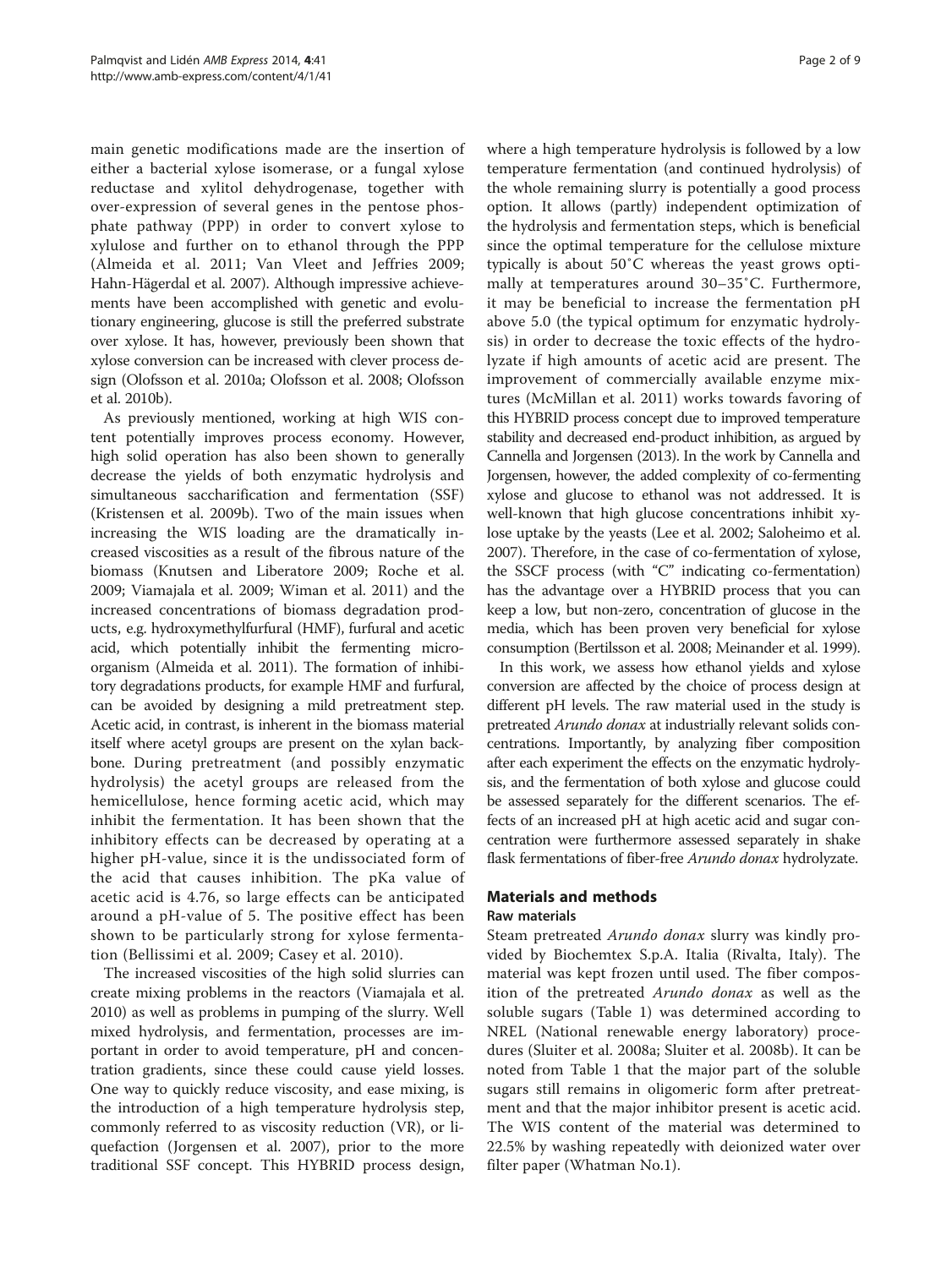<span id="page-2-0"></span>

|        | Table 1 Composition of the pretreated Arundo donax |  |  |
|--------|----------------------------------------------------|--|--|
| slurry |                                                    |  |  |

| Solid composition (% of WIS)           |                  |                                             |  |  |  |
|----------------------------------------|------------------|---------------------------------------------|--|--|--|
|                                        | Average          | Std dev                                     |  |  |  |
| Glucan                                 | 48.2             | 0.2                                         |  |  |  |
| Xylan                                  | 3.8              | 0.0                                         |  |  |  |
| Galactan                               | n.d <sup>a</sup> |                                             |  |  |  |
| Arabinan                               | n.d              |                                             |  |  |  |
| Mannan                                 | n.d              |                                             |  |  |  |
| Lignin                                 | 41.7             | 0.0                                         |  |  |  |
| Soluble components (g $L^{-1}$ )       |                  |                                             |  |  |  |
| <b>Sugars</b>                          | <b>Monomers</b>  | <b>Total sugars (including</b><br>monomers) |  |  |  |
| Glucose                                | 2.5              | 14.2                                        |  |  |  |
| Xylose                                 | 4.0              | 18.4                                        |  |  |  |
| Galactose                              | n.d              | n.d                                         |  |  |  |
| Arabinose                              | n.d              | n.d                                         |  |  |  |
| Mannose                                | n.d              | n.d                                         |  |  |  |
| Inhibitors and degradation<br>products |                  |                                             |  |  |  |
| Acetic Acid                            | 5.6              |                                             |  |  |  |
| <b>HMF</b>                             | n.d              |                                             |  |  |  |
| Furfural                               | 0.2              |                                             |  |  |  |

<sup>a</sup>n.d. = not detected, i.e. below detection limit.

The solid composition is based on wt-% of the WIS content and the soluble components are reported in g L−<sup>1</sup> liquid. The WIS content of the pretreated material was measured to 22.5 wt-%.

# Cell cultivation

The recombinant xylose-fermenting strain S. cerevisiae TMB3400 (Wahlbom et al. [2003\)](#page-8-0) was used in all experiments. The yeast was produced by an initial pre-culture in shake flask, followed by an aerobic batch cultivation on glucose, and finally an aerobic fed-batch cultivation on Arundo donax hydrolyzate liquid, in order to improve inhibitor tolerance by adaptation as previously shown by Alkasrawi et al. (Alkasrawi et al. [2006\)](#page-7-0).

The yeast was inoculated (from agar plate) in 300 ml shake flasks (liquid volume of 100 ml) containing 16.5 g L−<sup>1</sup> glucose, 7.5 g L−<sup>1</sup> (NH4)2SO4, 3.5 g L<sup>−</sup><sup>1</sup> KH<sub>2</sub>PO<sub>4</sub>, 0.74 g L<sup>-1</sup> MgSO<sub>2</sub>⋅7H<sub>2</sub>O, trace metals and vitamins. The cells were grown for 24 h at 30°C and a starting pH of 5.2 in a rotary shaker at 180 rpm. Subsequently, aerobic batch cultivation was performed in a 2.5 L bioreactor (Biostat A, B. Braun Biotech International, Melsungen, Germany) at 30°C. The working volume was 0.7 L and the medium contained 20.0 g  $L^{-1}$ glucose, 20.0 g L<sup>-1</sup> (NH<sub>4</sub>)<sub>2</sub>SO<sub>4</sub>, 10.0 g L<sup>-1</sup> KH<sub>2</sub>PO<sub>4</sub>, 2.0 g L<sup>-1</sup> MgSO<sub>4</sub>, 27.0 mL L<sup>-1</sup> trace metal solution and 2.7 mL  $L^{-1}$  vitamin solution. The cultivation was initiated by adding 20.0 mL of the pre-culture to the bioreactor. The pH was maintained at 5.0 throughout the cultivation, by automatic addition of 3 M NaOH. The trace metal and vitamin solutions were prepared according to Taherzadeh et al. (Taherzadeh et al. [1996](#page-8-0)). Aeration was maintained at 1.2 L min−<sup>1</sup> , and the stirrer speed was kept at 800 rpm. When the ethanol produced in the batch phase was depleted, the feeding of clarified hydrolyzate liquid (obtained by pressing the Arundo donax slurry) was initiated. 1.0 L of liquid (supplemented with 35 g/L glucose to ensure a sufficiently high final cell concentration) was fed to the reactor with an initial feed rate of 0.04 L  $h^{-1}$  which was increased linearly to 0.10 L  $h^{-1}$  during 16 h of cultivation. The aeration during the fed-batch phase was maintained at 1.5 L min−<sup>1</sup> , and the stirrer speed was kept at 800 rpm.

After cultivation, the cells were harvested by centrifugation in 700 mL flasks using a HERMLE Z 513 K centrifuge (HERMLE Labortechnik, Wehingen, Germany). The pellets were resuspended in 9 g  $L^{-1}$  NaCl-solution in order to obtain a cell suspension with a cell mass concentration of 80 g dry weight L−<sup>1</sup> . The time between cell harvest and initiation of the following SSCF/shake flask fermentation was no longer than 3 h.

## Hybrid SSCF experiments

All experiments were carried out under anaerobic conditions using 2.5 L bioreactors (Biostat A, B. Braun Biotech International, Melsungen, Germany) with an initial WIS content of 21% and a final working broth weight of 1.0 kg. The experiments were run for a total time of 96 h. SSCF experiments were compared to HYBRID experiments were a high-temperature hydrolysis step had been conducted for the first 48 hours (keeping a total time of 96 hours). During the enzymatic hydrolysis a temperature of 45˚C was maintained and when yeast was added (i.e. during the SSCF phase) the temperature was lowered and kept at 34˚C. The enzyme solution used was Cellic CTec 3 provided by Novozymes (Novozymes A/S, Bagsvaerd, Denmark) at a dose of 0.075 g enzyme solution  $g^{-1}$  glucan. The pH was maintained at either 5.0 or 5.5 throughout the fermentations by automatic addition of 4 M NaOH. The Arundo donax slurry was supplemented with 0.5 g L<sup>-1</sup> NH<sub>4</sub>H<sub>2</sub>PO<sub>4</sub>, 0.025 g L<sup>-1</sup> MgSO<sub>4</sub>.7H<sub>2</sub>O and 1.0 g  $L^{-1}$  yeast extract at the start of the fermentation phase. An initial yeast concentration of 3 g dry weight  $L^{-1}$  of the cultivated cells was used. In addition, a hydrolysis experiment was performed at 34˚C in order to see how well the material hydrolyzed at the lower SSCF temperature. All experiments were carried out in duplicates.

# Shake flask fermentations

100 mL shake flask fermentations were carried out in duplicates under anaerobic conditions in 300 mL Erlenmeyer flask. The medium used for the fermentations was the clarified liquid fraction obtained by separating the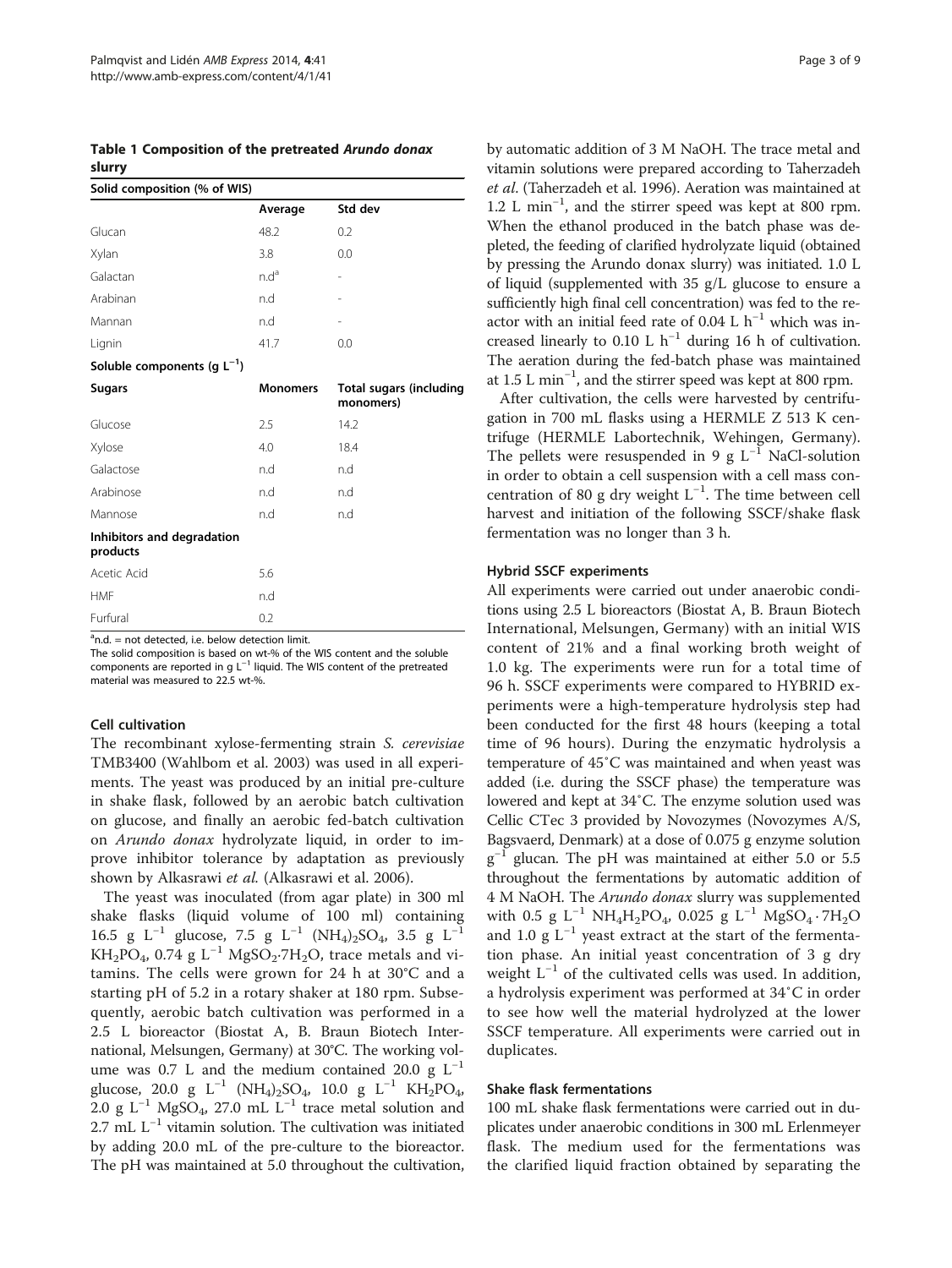remaining solids (with vacuum filtration) after enzymatic hydrolysis of steam pretreated Arundo donax. The enzymatically hydrolyzed steam pretreated material was provided by Biochemtex and the separation of solids was carried out at Lund University. Two different acetic acid levels were investigate by first diluting the hydrolyzate slightly to achieve an acetic acid concentration of approximately 4  $g L^{-1}$  and then supplementing one part of it with acetic acid to reach 8  $g$  L<sup>-1</sup>. pH was set initially to 5.0, 5.5 and 6.0, respectively, for both acetate levels. Prior to fermentation the medium was autoclaved, to ensure sterile conditions, and supplemented with 0.5 g L<sup>-1</sup> NH<sub>4</sub>H<sub>2</sub>PO<sub>4</sub>, 0.025 g L<sup>-1</sup> MgSO<sub>4</sub> · 7H<sub>2</sub>O and 1.0 g  $L^{-1}$  yeast extract (same supplements as in the hybrid SSCF experiments). The temperature was kept constant at 34˚C. An initial yeast concentration of 3 g dry weight L−<sup>1</sup> of cultivated yeast was added to start the experiment. 2.5 mL liquid samples were taken repeatedly during 48 hours and analyzed for sugars and metabolites as well as pH and optical density.

# Analysis

HPLC was used for analysis of sugars and metabolites. Samples from the hydrolysis liquid were centrifuged  $(16,000 \times g)$  in 2 mL eppendorf tubes at 14,000 rpm for 5 min. (Z 160 M, HERMLE Labortechnik, Wehingen, Germany). The supernatant was filtered through 0.2 μm filters, and stored at −20°C. The concentration of sugars, glycerol and xylitol were determined using a polymer column (Aminex HPX-87P, Bio-Rad Laboratories, München, Germany) at 85°C. MilliQ-water was used as eluent, with a flow rate of 0.6 mL min−<sup>1</sup> . Organic acids, furans and ethanol concentrations were determined with an Aminex HPX-87H column (Bio-Rad Laboratories, München, Germany) at 60°C. 50 mM  $H_2SO_4$  was used as eluent, with a flow rate of 0.6 mL min−<sup>1</sup> . The sugars, acetate, glycerol, xylitol and ethanol were detected with a refractive index detector (Waters 2410; Waters, Milford, MA, USA) and HMF and furfural with a UV detector at a wavelength of 210 nm (Waters 2487; Waters, Milford, MA, USA). A larger sample volume was taken for the final (96 h) and liquid densities were determined (solids separated by centrifugation and filtration, as described above) by pippeting 0.500 ml on to an analytical scale to record the weight. Triplicates were performed with a standard deviation of less than 1%.

Optical density (OD) was measured with a spectrophotometer at 600 nm (Helios Gamma; Spectronic Camspec Ltd, Leeds, UK) in order to follow cell growth during the shake flask fermentations. The OD values were then correlated to cell dry-weight through a calibration curve obtained from dry-weight measurements and dilutions of the concentrated yeast suspension obtained after the cultivation procedure.

A one-way analysis of variance (ANOVA) was performed in MATLAB R2011b (Mathworks, Natick, USA) to established significant differences in fermentation yields and xylose uptake for both the reactor and shake flask experiments.

# Calculation of yields and carbon recovery

The standard assumptions when calculating glucose and ethanol yields are generally those of a constant volume and liquid density throughout the reaction. However, significant errors in yield calculations will result from using these assumptions during high solids operation (Kristensen et al. [2009a;](#page-8-0) Zhu et al. [2011\)](#page-8-0). Therefore, in order to accurately estimate the hydrolysis yield in this study, we measured the WIS content and analyzed the solid composition according to standard NREL procedure (Sluiter et al. [2008b](#page-8-0)) after each fermentation. Hence the hydrolysis yields  $(Y_{Hvd})$  could be calculated as the difference in total amount of glucan between start and end samples, according to Equation 1. The degree of xylan hydrolysis was calculated analogously.

In all following equations,  $m_{reac}$  denotes the total mass of the slurry, WIS the fraction of water insoluble solids in the total slurry  $(g/g)$ ,  $x_i$  the mass fraction of the respective polymer in the insoluble solids (g/g) and  $\phi_i$  the molecular ratio of the polymer to its corresponding monomer.  $V_{\text{Lig}}$  denotes the volume of hydrolysate liquid (L) and  $\rho_{\text{Liq}}$  the corresponding density of the liquid (g/L). [i] denotes the concentration  $(g/L)$  of compound i, measured by HPLC, and  $M_i$  the c-mole mass of the compound. The short notations for the compounds are Glu (glucose), Xyl (xylose), Xyli (xylitol), Gly (glycerol), Cel (cellobiose), X (biomass) and EtOH (ethanol). The subscript tot, indicates the concentration determined by total sugar analysis for the respective sugars and subscript 0 and end indicates values at 0 and 96 hour respectively. The initial and final mass,  $m_{reac}$ , will be slightly different due to the loss of carbon dioxide in the fermentation. The loss will be in the order of a few percent, and was in the calculations made here not compensated for.

$$
Y_{\text{Hyd}} = \frac{m_{\text{reac}_0} W I S_0 X_{\text{Glu}_0} - m_{\text{reac}_{\text{end}}} W I S_{\text{end}} X_{\text{Glu}_{\text{end}}} \frac{m_{\text{reac}_0} W I S_{\text{Glu}_0}}{m_{\text{reac}_0} W I S_0 X_{\text{Glu}_0}}
$$
 (1)

In order to further, calculate the ethanol yield based on measured HPLC concentrations, liquid densities were measured for both start and final samples (in addition to the WIS and glucan content). The fermentation yield,  $Y_{EtOH}$ , (based on the amount of consumed glucose and xylose) could then be calculated on a mass basis according to Equation [2,](#page-4-0) and the technical ethanol yield,  $Y_{EtOH,Tech}$ , (based on the total amount of added glucose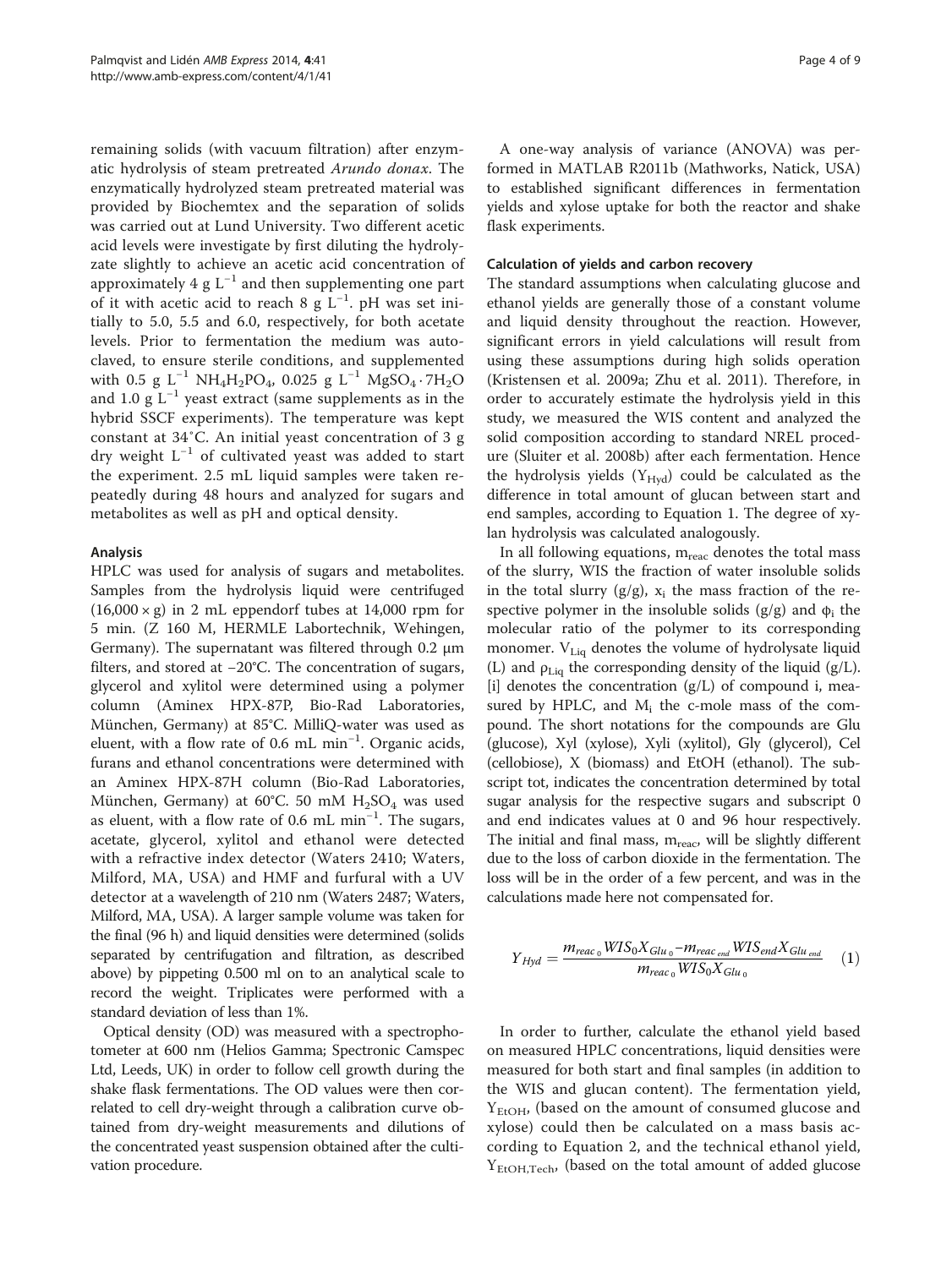<span id="page-4-0"></span>and xylose) could be calculated according to Equation 3. Both equations are based on an equation previously presented by Kristensen et al. (Kristensen et al. [2009a](#page-8-0)).

$$
Y_{EtOH} = \frac{[EtOH]_{End}V_{Liq_{End}}}{m_{reac_0}WIS_0(\varphi_{Glu}X_{Glu0} + \varphi_{Xyl}X_{Xyl0}) - m_{reac_{end}}WIS_{end}(\varphi_{Glu}X_{Glu_{end}} + \varphi_{Xyl}X_{Xyl_{end}}) + ([Glu_{tot}]_0 + [Xyl_{tot}]_0)V_{Liq_0} - ([Glu]_{End} + [Xyl]_{End})V_{Liq_{End}}
$$
\n(2)

$$
Y_{EtOH_{tech}} = \frac{[EtOH]_{End}V_{Liq_{End}}}{m_{reac_0}WIS_0(\varphi_{Glu}X_{Glu\,0} + \varphi_{Xyl}X_{xylo}) + ([Glu_{tot}]_0 + [Xyl_{tot}]_0)V_{Liq_0}}
$$

The liquid volume was calculated according to Equation 4.

$$
V_{Liq} = \frac{m_{reac}(1-WIS)}{\rho_{liq}}\tag{4}
$$

A calculation of the carbon recovery (CR), on c-mole basis, was done for both the hybrid SSCF and shake flask experiments in order to see if all major products had been accounted for. Since carbon dioxide was not measured the amount was instead estimated based on stoichiometry from the ethanol production, hence the factor 1.5 (c-mole c-mole<sup>-1</sup>) in Equation 5. Furthermore, due to (well established) difficulties in estimating cell dry weight in fiber slurries, biomass was not included in the recovery calculations for the SSCF/HYBRID experiments, i.e. part of the missing carbon will be biomass. Biomass was, however, included in carbon recovery for the shake flask experiments.

$$
CR = \frac{\left(\frac{1.5[EtOH]_{End}}{M_{E0H}} + \frac{[Gly]_{End}}{M_{Gly}} + \frac{[Xyl]_{End}}{M_{Xyl}} + \frac{[Gyl]_{End}}{M_{Xyl}} + \frac{[Gell]_{End}}{M_{Glu}} + \frac{[Glu_{End}]}{M_{Glu}} + \frac{[X]_{Eud}}{M_{Glu}}\right) V_{Liq_{End}} + m_{reac_{end}} WIS_{end} \left(\frac{\varphi_{Glu} X_{Glu_{H}}}{M_{Glu}} + \frac{\varphi_{xyl} X_{Xyl_{H}}}{M_{Xyl}}\right)}{m_{reac_{0}} WIS_{0} \left(\frac{\varphi_{Glu} X_{Glu_{0}}}{M_{Glu}} + \frac{\varphi_{xyl} X_{Xyl_{0}}}{M_{Xyl}}\right) + \left(\frac{[Glu_{tot}]_{0}}{M_{Glu}} + \frac{[Xy]_{tot}]_{0}}{M_{Xyl}} + \frac{[X]_{0}}{M_{X}}\right) V_{Liq_{0}}}
$$
\n
$$
(5)
$$

# Results

Experiments were made to compare the standard SSCF strategy to a HYBRID scenario in which a 48 hour high temperature hydrolysis step was conducted prior to continued hydrolysis and fermentation, at lower temperature, keeping a total process time of 96 hours. The strategies were investigated at two different pH levels, in order to elucidate how the inhibitory effect of the present acetic acid affected especially xylose consumption during the different process designs (Table [2](#page-5-0)). Post-fermentation material analyses of the residual solids were furthermore conducted for all the experiments and with these analysis it was possible to calculate the amount of released sugars and hence also the amount consumed by the yeast during fermentation. Based on this, the hydrolysis performance could be separated from the fermentation performance and be assessed individually for the different process designs. Furthermore the analysis allowed for the calculation of carbon recovery for each experiment by taking volume and density changes during the process into account (Eq 5). The carbon balance could be closed around 95% for the enzymatic hydrolysis experiment, whereas for the HYBRID/SSCF experiments where biomass could not be measured (and CO2 only estimated), the carbon recovery was slightly reduced, to around 90% (Table [2](#page-5-0)). This indicates that all major compounds have been considered.

# The effects of changing pH at different process designs

Increasing the pH from 5.0 to 5.5 during the SSCF design resulted in approximately a 10% increase in final ethanol concentration – i.e. from 35 to 39 g L<sup>-1</sup> (Figure [1](#page-5-0)). Likewise, a significant increase in xylose consumption was achieved at the higher pH level. It should be noted that the xylose concentration in Figure [1](#page-5-0) (and Figure [2\)](#page-6-0) is the pseudo-steady state concentration generated by simultaneous xylan hydrolysis and xylose fermentation. Post material analysis however showed no significant difference in hydrolysis degree between the different pH levels (Table [2](#page-5-0)), hence the consumption can be a assumed to have increased. The post-fermentation material analysis did not show any significant difference in the degree of hydrolysis (Table [2](#page-5-0)), suggesting that the increased ethanol yield is a result of increased xylose fermentation. In contrast, when the pH in the fermentation phase of the HYBRID process was increased, no corresponding increase in ethanol could be observed (Figure [2\)](#page-6-0), despite enhanced xylose consumption.

 $(3)$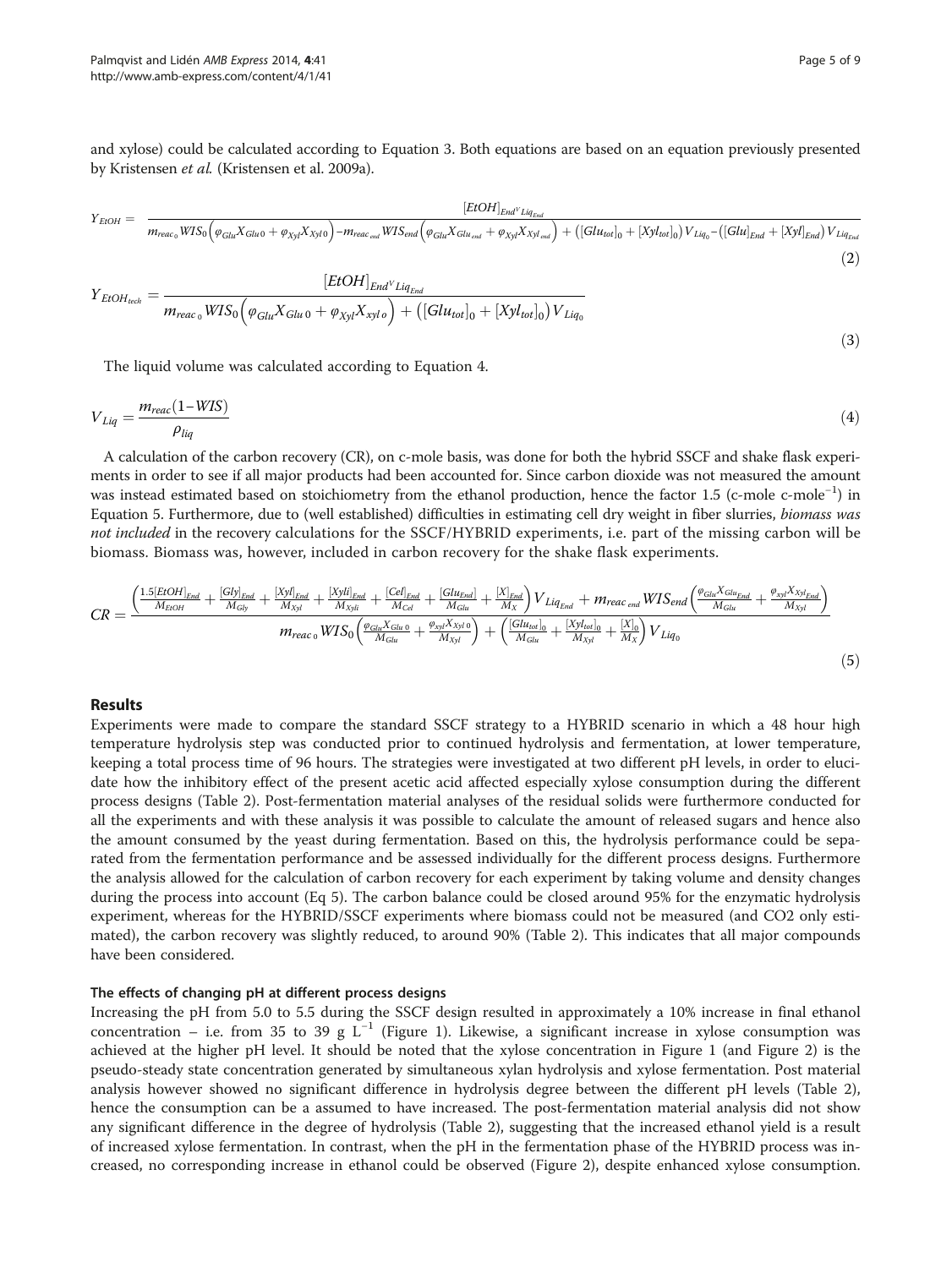|                                                                 | <b>SSCF</b>                 | <b>HYBRID</b>               | <b>SSCF</b>                  | <b>HYBRID</b>                 | <b>Hydrolysis</b>        |
|-----------------------------------------------------------------|-----------------------------|-----------------------------|------------------------------|-------------------------------|--------------------------|
|                                                                 | pH 5.0                      | pH 5.0                      | pH 5.5                       | pH 5.5                        | $34^{\circ}$ C           |
| Hydrolysis performance                                          |                             |                             |                              |                               |                          |
| Degree of glucan hydrolysis (%)                                 | $49.4 + 0.8$                | $54.2 \pm 0.5$              | $50.9 \pm 3.8$               | $54.0 \pm 1.1$                | $45.2 \pm 0.3$           |
| Degree of xylan hydrolysis (%)                                  | $35.9 \pm 2.7$              | $43.0 \pm 1.8$              | $38.1 \pm 5.3$               | $43.3 \pm 0.5$                | $31.1 \pm 0.6$           |
| <b>Fermentation performance</b>                                 |                             |                             |                              |                               |                          |
| Ethanol yield (g/g consumed sugars)                             | $0.42 + 0.01A$              | $0.43 + 0.00^{\text{A}}$    | $0.40 \pm 0.02$ <sup>A</sup> | $0.39 + 0.02$ <sup>A</sup>    | $\overline{\phantom{a}}$ |
| Ethanol yield (% of theoretical)                                | $81.7 \pm 1.9$              | $85.0 \pm 0.1$              | $79.3 \pm 4.7$               | $76.4 \pm 3.5$                |                          |
| Glycerol yield (q/g consumed sugars)                            | $0.015 \pm 0.002$           | $0.031 \pm 0.004$           | $0.028 + 0.004$              | $0.039 + 0.003$               |                          |
| Consumed xylose [%]                                             | $40.2 + 3.8$                | $33.7 + 9.2$                | $78.3 + 2.0$                 | $55.8 + 5.5$                  |                          |
| Xylitol production (% of consumed xylose)                       | $32.0 \pm 0.1$              | $15.9 \pm 0.2$              | $25.5 \pm 0.2$               | $19.2 \pm 0.4$                |                          |
| Technical ethanol yield [%]                                     | $40.3 \pm 0.7$ <sup>A</sup> | $45.2 \pm 1.3$ <sup>B</sup> | 44.4 $\pm$ 0.4 $^{\circ}$    | $42.7 \pm 0.8$ <sup>A B</sup> | $\overline{\phantom{a}}$ |
| Calculated carbon recovery <sup>*</sup> (excluding cell growth) | $0.93 \pm 0.01$             | $0.94 \pm 0.00$             | $0.92 \pm 0.03$              | $0.90 \pm 0.02$               | $0.96 \pm 0.00$          |

# <span id="page-5-0"></span>Table 2 Hydrolysis and fermentation performance for the different process designs

\* Carbon recovery calculated according to Eq. [5](#page-4-0) in material and methods, with CO2 estimated based on ethanol production.

Yields are based on the final (96 hour) values, and standard deviations are based on duplicate experiments. All statistically compared mean values are denoted with one or several letters (A, B). Values labeled with the same letter are not significantly different at a confidence level of 95%.

Since no significant differences in hydrolysis performance was observed (Figure [2](#page-6-0)A and Table 2), this points towards a decrease in fermentation yield (although no statistically significant difference was found) at the higher pH. A potential yield reduction could be related to the faster initial fermentation rate observed at the less inhibiting conditions at the higher pH (Figure [2B](#page-6-0)). At less inhibiting conditions, cell growth and associated glycerol production is favored, which typically reduces the ethanol yield. Cell growth could not be measured in the slurries, but an increase was indicated by the higher glycerol production at the higher pH level (Table 2).

Furthermore, the degree of hydrolysis was higher in the HYBRID process design in comparison to the SSCF



case. As a reference to the SSCF experiment a 96 hour enzymatic hydrolysis experiment was run at 34˚C. As expected, a very significant temperature effect on the enzymatic hydrolysis was found and a similar sugar release was obtained after a 48 hour hydrolysis at 45˚C as after 96 h at 34˚C (data not shown). It was also found that the overall glucan conversion was increased in SSCF compared to an enzymatic hydrolysis at the same temperature, indicating end product inhibition (Table 2).

# Fermentation at different pH and acetic acid concentrations

Shake flask fermentations were set up in order to further evaluate the effects of pH on acetic acid inhibition at two different acetic acid concentrations (4 and 8  $g L^{-1}$ ) during fermentation of hydrolyzate liquid. Three different pH levels (5.0, 5.5 and 6.0) were used, resulting in a set of 6 different conditions. The xylose consumption was clearly enhanced by increased pH, regardless of acetic level (Table [3](#page-6-0)). However, it was also seen that the ethanol yield (based on consumed sugars) was reduced at the less inhibiting conditions, i.e. high pH and low acetic acid concentration. By measuring OD it could be confirmed that cell growth was indeed promoted together with enhanced glucose consumption when increasing pH at high acetic acid concentrations (Figure [3](#page-7-0)). However, under milder acetic acid conditions, i.e.  $4 \text{ g L}^{-1}$ , the effect of increasing pH above 5.0 was not as evident on cell growth (data not shown). One need also keep in mind that these experiments were made without fibers.

# **Discussion**

The present work showed that the HYBRID design, i.e. a high temperature enzymatic hydrolysis step prior to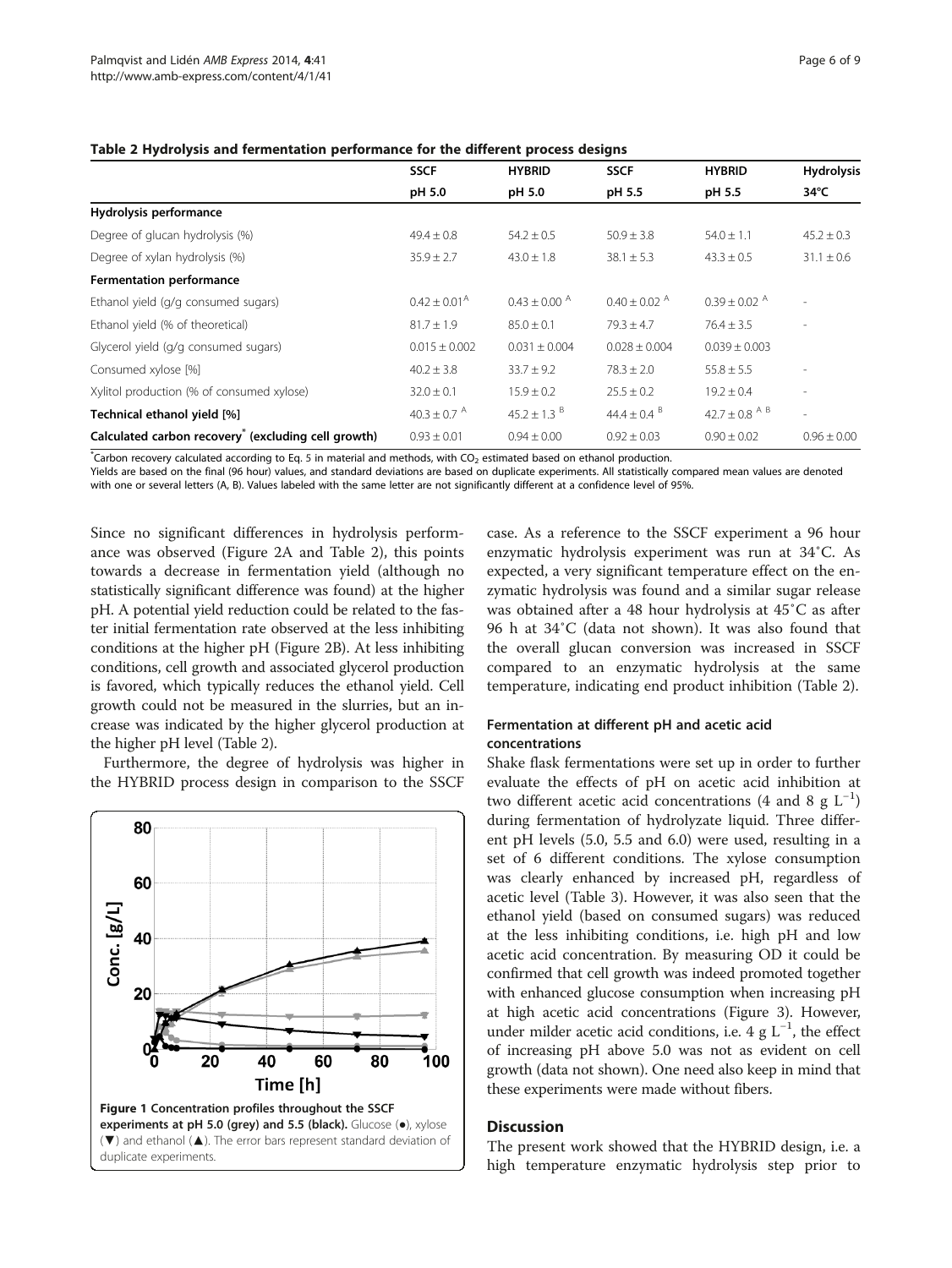

<span id="page-6-0"></span>

fermentation, gave a higher overall glucan conversion compared to a 96 hours SSCF process (Table [2\)](#page-5-0). This is well in-line with results reported by Cannella and Jorgensen for pretreated wheat straw (Cannella and Jørgensen [2013\)](#page-8-0), and supports their claim that commercial enzyme mixtures available today are less end-product inhibited and exhibit improved long time temperature stability. It deserves to be pointed out, that the advantage comes from the high temperature for enzymatic hydrolysis. If SSCF and pure hydrolysis is compared at the same (permissible) temperature, e.g. 34˚C as done in this study, a better glucan conversion is indeed obtained for the SSCF case (Table [2](#page-5-0)–first and last columns). This confirms that SSCF most likely still gives a reduced end-product inhibition of the enzymes. However, this decreased end-product inhibition does not outweigh the enhanced enzymatic activity at the higher temperatures, which resulted in a better overall glucan conversion in the HYBRID process design (Table [2](#page-5-0)).

With respect to fermentation, the fundamental difference between the two process designs is the availability of glucose throughout the fermentation. During the HYBRID design, a large fraction of the total amount of both glucose and xylose that are to be fermented to ethanol are present from the start of the fermentation, whereas during SSCF the glucose is slowly being released from the

# Table 3 Summary of the fermentation performance during the shake flask fermentations

|                                                                          | 4 g $L^{-1}$ acetic acid       |                                |                                  |
|--------------------------------------------------------------------------|--------------------------------|--------------------------------|----------------------------------|
| рH                                                                       | 5.0                            | 5.5                            | 6.0                              |
| Ethanol yield (g/g consumed sugars)                                      | $0.44 \pm 0.01$ <sup>A</sup>   | $0.43 \pm 0.00$ <sup>A B</sup> | $0.40 \pm 0.02$ <sup>C</sup>     |
| Ethanol yield (% of theoretical)                                         | $85.5 \pm 1.2$                 | $83.8 \pm 0.6$                 | $78.5 \pm 3.6$                   |
| Glycerol yield (g/g consumed sugars)                                     | $0.043 \pm 0.007$              | $0.042 \pm 0.002$              | $0.045 \pm 0.004$                |
| Consumed xylose (%)                                                      | $27.4 + 1.9^C$                 | 38.7 ± 2.5 $^{A}$              | $50.2 \pm 1.2$ <sup>B</sup>      |
| Xylitol production (% of consumed xylose)                                | $23.9 \pm 0.2$                 | $25.2 \pm 4.0$                 | $28.5 \pm 2.6$                   |
| Calculated carbon recovery <sup>a</sup> (including cell growth)          | $0.99 \pm 0.00$                | $0.99 \pm 0.01$                | $0.97 \pm 0.04$                  |
|                                                                          | 8 g $L^{-1}$ acetic acid       |                                |                                  |
| рH                                                                       | 5.0                            | 5.5                            | 6.0                              |
| Ethanol yield (g/g consumed sugars)                                      | $0.43 \pm 0.03$ <sup>A D</sup> | $0.43 \pm 0.01$ <sup>A D</sup> | $0.42 \pm 0.01^{\sqrt{B\ C\ D}}$ |
| Ethanol yield (% of theoretical)                                         | $84.9 \pm 5.4$                 | $84.5 \pm 1.9$                 | $82.3 \pm 0.9$                   |
| Glycerol yield (g/g consumed sugars)                                     | $0.039 \pm 0.009$              | $0.042 \pm 0.003$              | $0.046 \pm 0.000$                |
| Consumed xylose (%)                                                      | $10.7 \pm 1.2$ <sup>D</sup>    | $37.0 \pm 0.6$ <sup>A</sup>    | $48.0 \pm 2.0$ <sup>B</sup>      |
| Xylitol production (% of consumed xylose)                                | $32.1 \pm 7.8$                 | $23.8 \pm 0.7$                 | $27.2 \pm 2.0$                   |
| Calculated carbon recovery <sup>*</sup> (including measured cell growth) | $0.95 \pm 0.04$                | $0.99 \pm 0.01$                | $1.01 \pm 0.02$                  |

 $*$ Carbon recovery calculated according to Eq. [5](#page-4-0) in material and methods, with CO<sub>2</sub> estimated based on ethanol production.

Yields are based on the final (48 hour) values, and standard deviations are based on duplicate experiments. All statistically compared mean values are denoted with one or several letters (A, B, C, D). Values labeled with the same letter are not significantly different at a confidence level of 95%. Note that in this table, yields for all six set-ups are compared.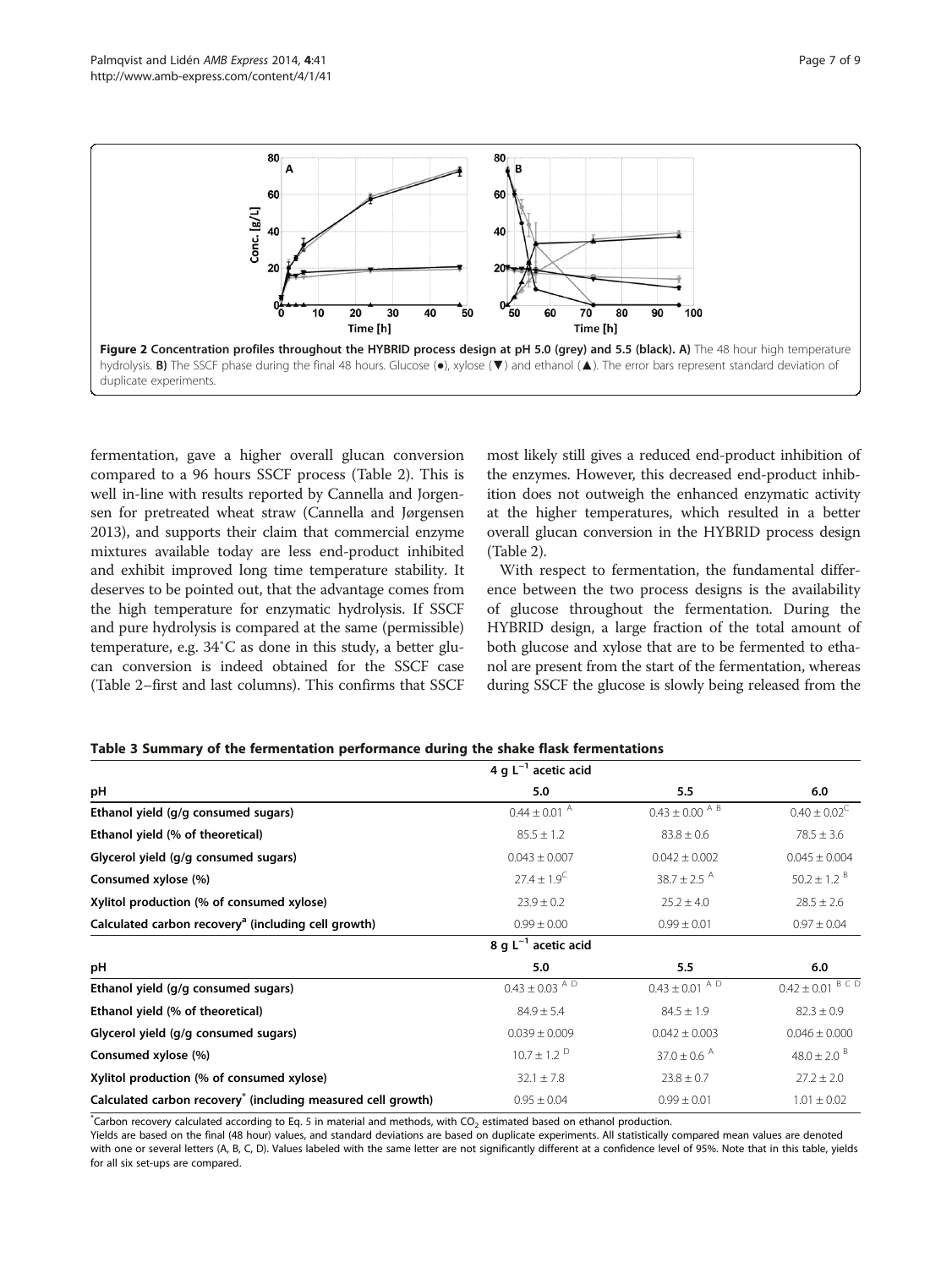<span id="page-7-0"></span>

fibers throughout the process, hence limiting the fermentation rate. One observed effect of this difference in available glucose was that xylose consumption was better with the SSCF design in comparison to the HYBRID process, most likely since high initial glucose levels are known to inhibit xylose uptake (Lee et al. [2002;](#page-8-0) Saloheimo et al. [2007\)](#page-8-0). The effect on xylose consumption from process design was, however, not as large as when increasing the fermentation pH. A higher pH was found to clearly reduce the inhibitory effect of the acetic acid, as previously shown by for example Casey et al. ([2010\)](#page-8-0). An increased pH significantly enhanced xylose consumption for both process designs, although the SSCF design was more favored than the HYBRID design (Table [2](#page-5-0)). The strong correlation between xylose utilization and pH in the presence of acetic acid was furthermore confirmed in shake flask fermentations (Figure 3B and Table [3\)](#page-6-0).

The increase in pH for the HYBRID design resulted not only in improved xylose consumption, but also the glucose uptake rates were significantly improved at the less inhibiting conditions (Figure [2\)](#page-6-0). Coupled to the increased sugar uptake rate, a reduced fermentation yield was observed together with increased glycerol production, potentially indicating increased cell growth. Since cell growth is very difficult to quantify in fiber suspensions, shake flask fermentations where carried out on fiber free hydrolyzate where it could be concluded that an overall faster glucose consumption at less inhibiting conditions was correlated to enhanced cell growth (Figure 3). This agrees well with previous studies on both pure glucose and mixed sugar fermentations with other strains of S. cerevisiae, where ethanol yields were reduced at increased pH in the presence of acetic acid as a consequence of improved anaerobic cell growth (and associated glycerol production) (Casey et al. [2010](#page-8-0); Taherzadeh et al. [1997](#page-8-0)). However, for the SSCF experiment the fermentation yield seemed less affected compared to

the HYBRID design, possibly since the glucose uptake rate was limited by the rate of hydrolysis.

# Conclusion

In conclusion, this study shows that the impact of an increased pH on the overall ethanol yield is not necessarily in agreement with an a priori expectation, but will depend on the process design. The overall ethanol yield increased significantly for the SSCF strategy at increased pH, whereas no significant difference (or even a slight reduction in yield) was observed with the HYBRID strategy. This can be explained by the difference in available sugars during the fermentation. The high sugar concentrations in the HYBRID design resulted in both a reduced fermentation yield at the higher pH as well as a hampered xylose consumption in comparison to the SSCF strategy.

#### Competing interests

The authors declare that they have no competing interests.

#### Acknowledgements

This study was made within the EU Project "Second generation BIOethanol process: demonstration scale for the step of Lignocellulosic hYdrolysis and FErmentation" (BIOLYFE, FP7, EU contract No. 239204) funded by the European Union. Biochemtex S.p.A. Italia, Novozymes A/S and Taurus Energy, are gratefully acknowledged for providing pretreated Arundo donax, enzymes and the yeast strain used in the work.

## Received: 14 February 2014 Accepted: 1 April 2014 Published online: 01 May 2014

#### References

- Alkasrawi M, Rudolf A, Lidén G, Zacchi G (2006) Influence of strain and cultivation procedure on the performance of simultaneous saccharification and fermentation of steam pretreated spruce. Enzyme Microb Technol 38(1–2):279–286
- Almeida JRM, Runquist D, Sànchez Nogué V, Lidén G, Gorwa-Grauslund MF (2011) Stress-related challenges in pentose fermentation to ethanol by the yeast Saccharomyces cerevisiae. Biotechnol J 6(3):286–299
- Balan V, Chiaramonti D, Kumar S (2013) Review of US and EU initiatives toward development, demonstration, and commercialization of lignocellulosic biofuels. Biofuels, Bioproducts and Biorefining. doi:10.1002/bbb.1436
- Bellissimi E, Van Dijken JP, Pronk JT, Van Maris AJA (2009) Effects of acetic acid on the kinetics of xylose fermentation by an engineered, xylose-isomerase-based Saccharomyces cerevisiae strain. FEMS Yeast Res 9(3):358–364